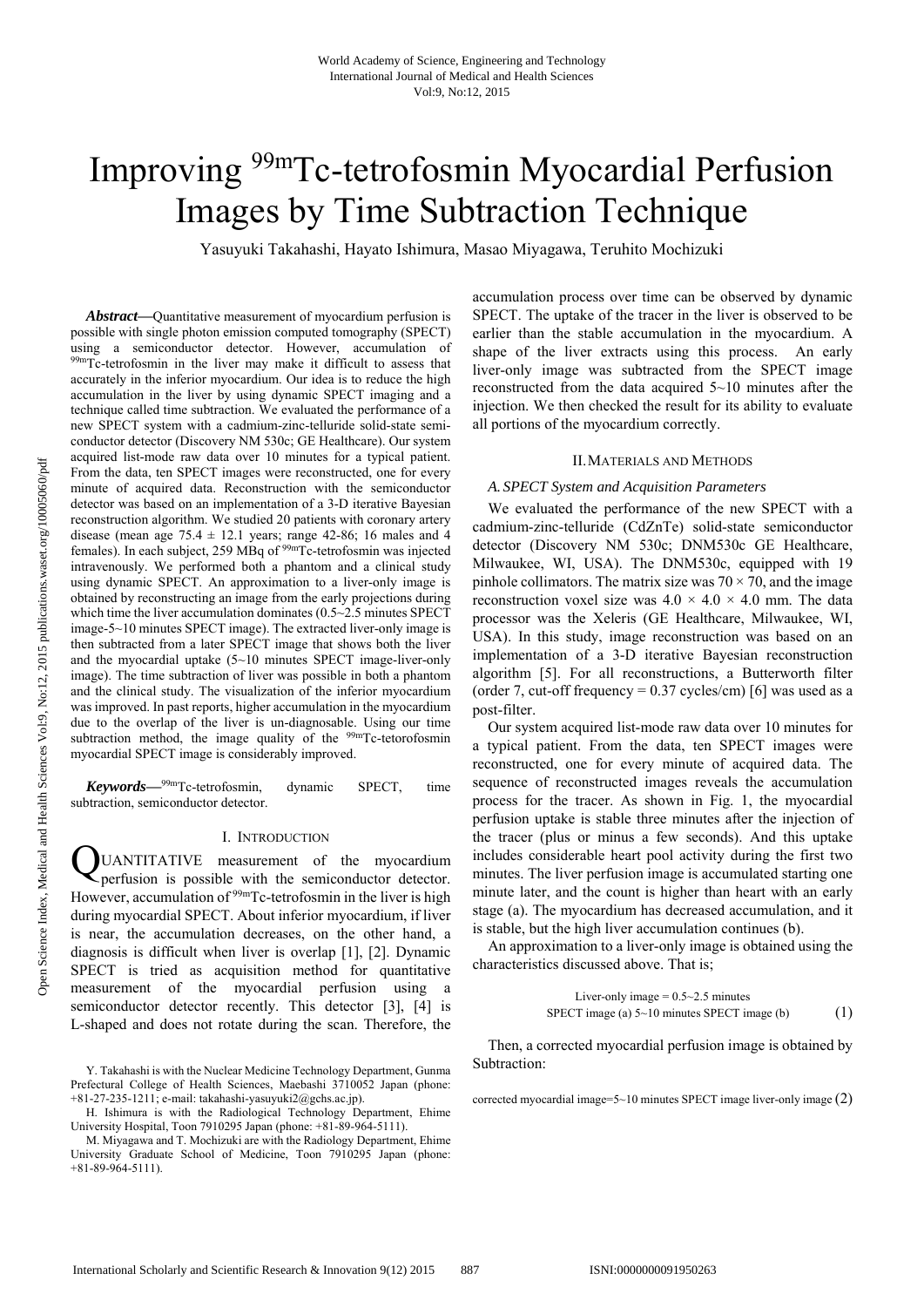# *B. Phantom and Human Studies*

We inspected the subtractive effect by the next expression using a phantom study. Then a clinical study was carried out after the phantom study.



Fig. 1 Time-activity curve of cardiac and liver by Dynamic SPECT

Myocardial phantom only image  $\Box$  Subtracted myocardial phantom image= (Myocardial phantom image + liver phantom image) – liver phantom image  $(3)$ 

In the phantom study, only myocardial accumulation image compared with the myocardial image which subtracted only liver accumulation from accumulation of liver accumulation + myocardial accumulation. The myocardial phantom study was carried out using an anthropomorphic phantom (HL-D PH-25; Kyoto-Kagaku, Kyoto, Japan). Radioactive medium at a concentration of 88.5 kBq/ml was injected into the part representing the myocardium. This phantom was set under two conditions; (1) without activity in the liver or gall bladder; (2) radioactivity was established in the myocardium, liver, and gallbladder in a ratio of 1:1:2. Resultant images were compared using the contrast ratio of whole image and Bull's eye map.

On the other hand, in the clinical study, influence of the high accumulation of the liver decreases depending on a case 90 minutes after injection. In this case, we compared it with 90 minutes later as standard image without the influence of the liver.

## III. RESULTS

# *A. Phantom Study*

Fig. 2 is the projection data and Fig. 3 is the reconstructed image. Fig. 2 (a) is myocardium phantom  $+$  liver phantom (original image), (b) is liver only phantom, (c) is subtracted image  $\Box$  (a) – (b), (d) is myocardium only phantom. The subtracted image resembled only myocardium image.

# *B. Human Study*

We studied 20 patients with coronary artery disease (mean age  $75.4 \pm 12.1$  years; range  $51-86$ ; 16 males and 4 females).



Fig. 2 Projection data of the phantom study: (a) myocardium + liver uptake [original image], (b) liver uptake only, (c) myocardium uptake after subtracted liver uptake and (d) myocardium uptake only

In each subject, 259 MBq of 99mTc-tetrofosmin was injected intravenously. Here, we show the case that SPECT image improved most. Fig. 4 is projection data and Fig. 5 is a reconstruction image. Fig. 4 (a) is before subtraction (original image), (b) is after subtraction, (c) is injected 90 minutes later image, and (d) is extracted liver image. Subtracted image was the influence of the liver decreased. The influence of the liver reduced the subtracted image.

# IV. DISCUSSION

The semiconductor SPECT scanner attracted attention in nuclear cardiology most. The detector does not rotate during scan. This system has four characteristics in comparison with conventional Anger system. First, the sensitivity improves more than four times, so make possible to reduce SPECT scan time. Second, spatial resolution improves more than two times, and diagnostic accuracy is improved. Third, energy resolution is improved, so  $99mTc$  and  $123\overline{1}$  dual isotope simultaneous scan becomes possible. Fourth, the Lister function improves time resolution; it is important function to calculate myocardium perfusion quantitation.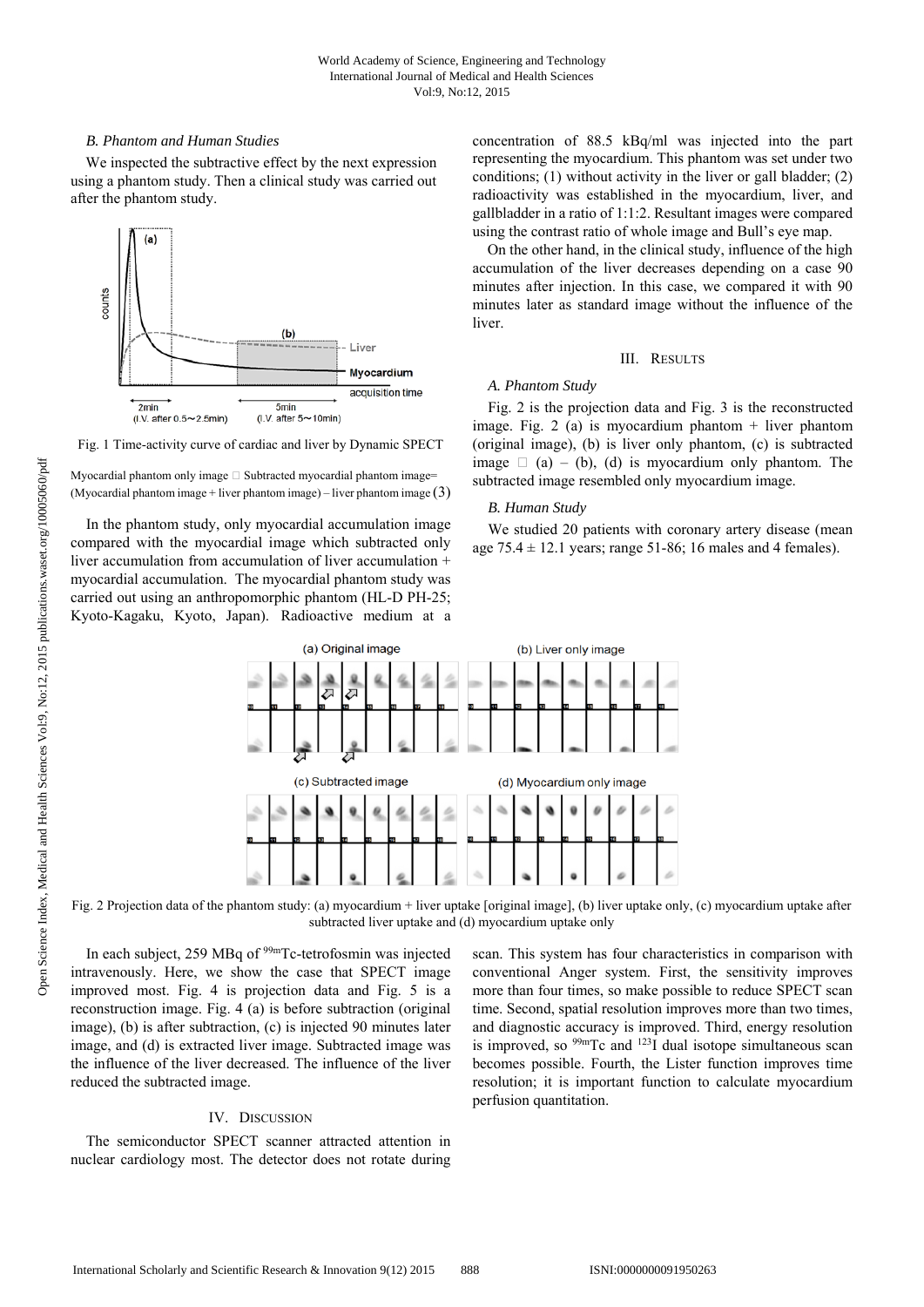## World Academy of Science, Engineering and Technology International Journal of Medical and Health Sciences Vol:9, No:12, 2015



Fig. 3 Reconstructed image of the phantom study: (upper) before subtracted myocardium image [original image], (middle) after subtracted myocardium image and (lower) myocardium only image



Fig. 4 Projection data of the human study: (a) I.V. after 5-10min [original image], (b) I.V. after 0.5-2.5min [pool image], (c) myocardium uptake after subtracted liver uptake and (d) extraction liver image

Before the appearance of the DNM530c we used in this study, a different type of semiconductor (CZT) detector SPECT scanner was released as D-SPECT [5]. D-SPECT was superior to a conventional SPECT scanner with a NaI(Tl) scintillation crystal in terms of sensitivity and energy resolution. Although both SPECT scanners were equipped with a semiconductor detector, there are several differences: the solid state detector of D-SPECT rotates but DNM530c does not rotate; D-SPECT consists of 9 arrays of CZT detectors, and D530c consists of 19 pinhole collimators. As well as the high sensitivity and better energy resolution, high spatial resolution can be expected from the use of pinhole collimators and a 3-D iterative Bayesian reconstruction algorithm [7]. Therefore, we investigated the performance of the newly released semiconductor DNM530c SPECT scanner, mainly with phantom studies, in comparison with a conventional Angar type (Infinia) dual-head SPECT scanner. In the clinical study, EF values obtained by Quantitative Gated SPECT (QGS) [8] stabilized in 5 minutes in the D530c study. Although the image quality of the QGS at 5 min was not evaluated in detail, it is good enough at 1 minute as compared with the Infinia. And we felt that accuracy of the EF at 5 minutes, or even at 3 minutes, was good enough for the assessment of myocardial perfusion.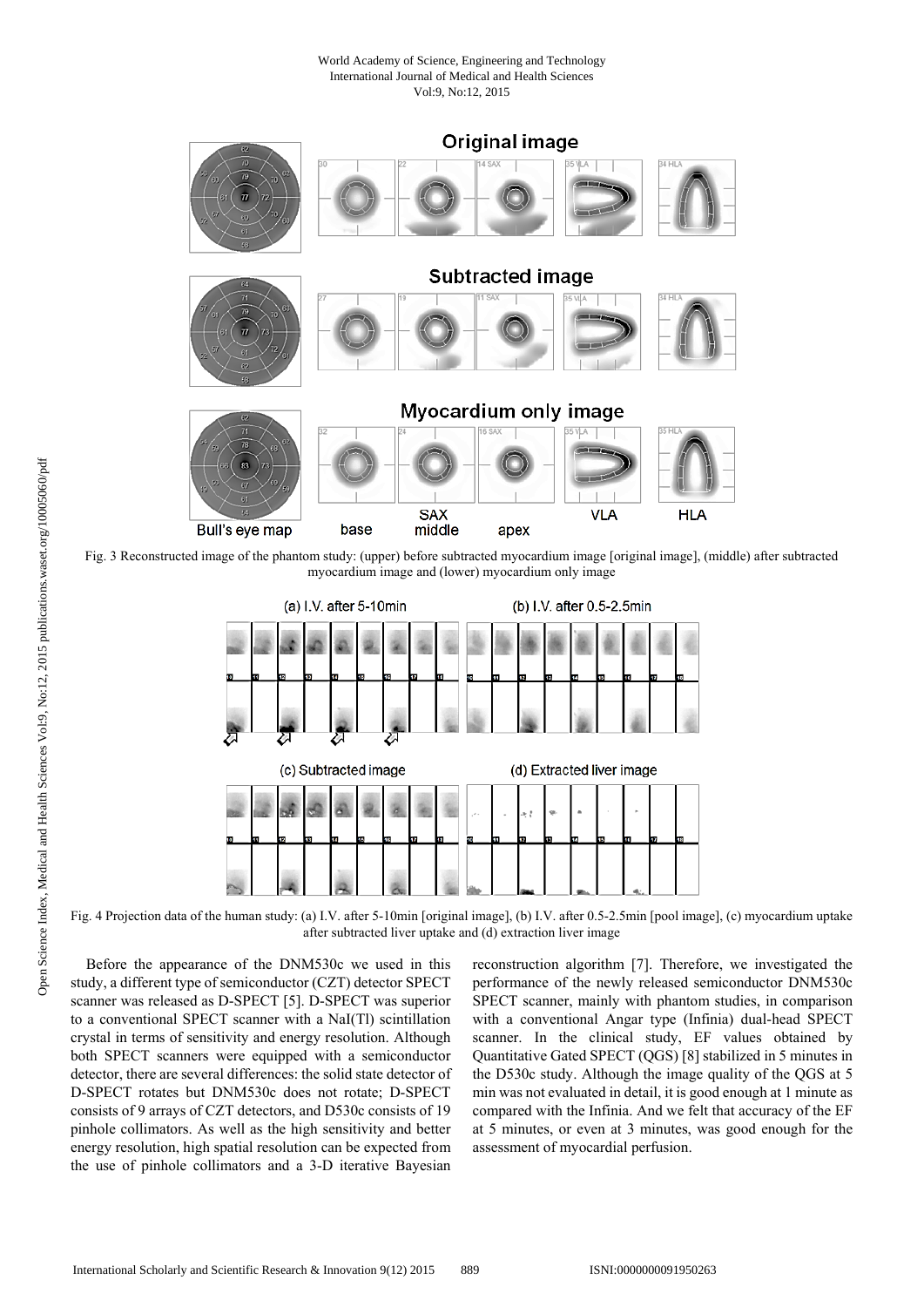### World Academy of Science, Engineering and Technology International Journal of Medical and Health Sciences Vol:9, No:12, 2015



Fig. 5 Reconstructed image of the human study: (upper) before subtracted myocardium image [original image], (middle) after subtracted myocardium image, and (lower) injection after 90 minutes' image

In a conventional SPECT scanner, dual radionuclide simultaneous acquisition of  $99m$ Tc and  $123$ I was the technique of separating an energy window as much as possible. And, energy window width must set the high- energy-window and low-energy-window symmetrical on photopeak, and when energy window width is 15% or 20%, energy window<br>width overlaps. Therefore, acquisition energy peak which

 $^{99m}$ Tc moves to low energy side, and  $^{123}$ I move to high energy side, respectively. However, an acquisition count decreases remarkably, and quality of image declined. And, energy resolution was bad, perfect separation was difficult. As for the energy window width of DNM530c system, it can change symmetrically and freely. It is not necessary to shift a photopeak and an energy window can be separated. Therefore, it is possible to acquire as many photons as possible in an efficient manner. And, since sensitivity is better with a semiconductor detector than with an Anger camera, one can acquire sufficient counts even if an energy window is narrow. We calculated in consideration of energy resolution and the rate of crosstalk according to the phantom study about suitable window width. <sup>99m</sup>Tc energy window were photopeak 140.5keV, high-energy-window width 3%, low-energywindow width  $7\%$ , and  $^{123}$ I energy window were photopeak 159.0keV, high-energy-window width 6% and low-energywindow width 4%. The change of energy wind width [9] does not largely influence in the single nuclide image.

Many problems were solved in a semiconductor SPECT scanner in this way. With <sup>99m</sup>Tc-radionuclide, the influence of high accumulation in the liver must be reduced. Historically, at

first, myocardium of projection data was standardized by the maximum count when displaying images [10]. However, this method did not improve reconstructed image quality. If the frequency of projection was higher for the liver than for the myocardium when restructuring images using projection data, the counts for the liver and myocardium were regarded to be similar [11]. There was some improvement, because liver is not deleted, higher accumulation by the overlap of the myocardium is undiagnosable, or a defect image when liver is near.

We devised a method to extract an approximation to a liver-only image, and using that image in a subtraction process considerably improved a final myocardium image. Scatter correction, attenuation correction, and spatial resolution correction are required for myocardium SPECT in order to improve the quantitatively. These correction methods can incorporate in an iterative algorithm. In addition, it has recently been argued that a correction for the partial volume effect is also necessary.We want to confirm our initial encouraging results and add quantitatively with future studies.

## V.CONCLUSIONS

With this subtraction method, the image quality of the 99mTc-tetrofosmin myocardium SPECT image was considerably improved.

## **REFERENCES**

[1] G. Germano, T. Chua, H. Kiat, J. S. Areeda, D. S. Berman, "A quantitative phantom analysis of artifacts due to hepatic activity in